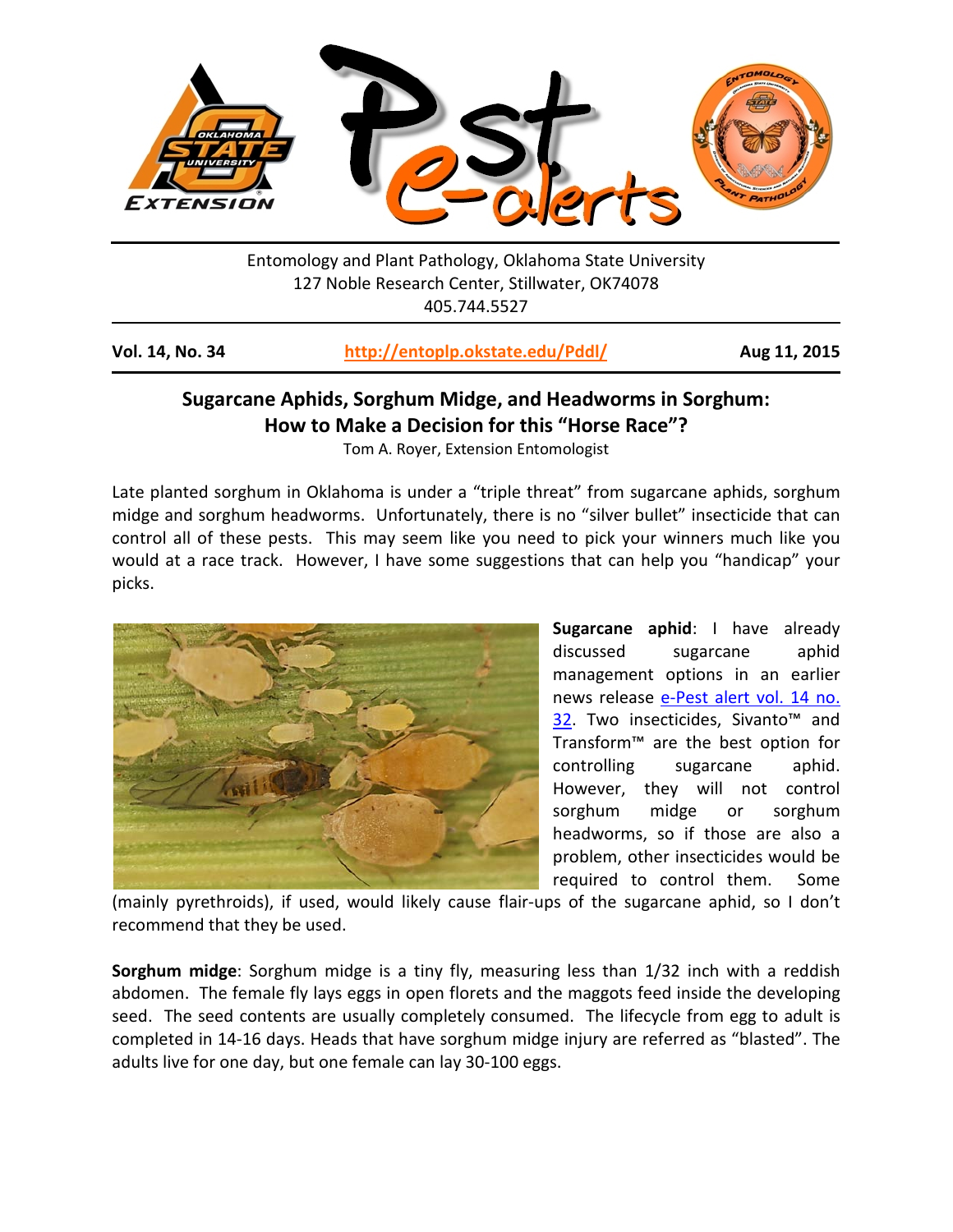This year, sorghum was planted over a long time window in Oklahoma, which translates to sorghum fields are blooming over a long period of time. We also have a huge flush of johnsongrass. This provides an ideal scenario for sorghum midge buildup. Scouting is essential to achieve effective sorghum midge control with an insecticide. There are two ways to scout. One is to carefully move to a plant without disturbing it, quickly put a plastic bag over the head, and shake it vigorously. Remove the bag and contents and look for midges inside the plastic baggie. The other way is through direct observation; without disturbing the plant, look for small gnat-sized flies that are moving about the head or are identification.



laying eggs on flowers with extended anthers. Use a 10X magnifying hand lens to aid in in

The best time to scout for sorghum midge is when they are most active (9:00 -11:00 am). Begin scouting when the heads first emerged heads begin pollinating and continue every 3 days until the bloom is finished. The economic threshold is 1 midge per head for susceptible or 5 midge per head for resistant varieties. Contact your seed dealer for information on whether this variety is susceptible or resistant. Apply when the threshold is reached, and at least 25-30% of the heads are blooming.



**Sorghum Headworm**: The third threat is headworms. This is a complex of two insects, the fall armyworm and the corn earworm. Oklahoma has experienced an early and heavy infestation of fall armyworms in 2015. USDA and University scientists developed a computer-based program that can calculate an economic threshold for headworms and then provide a simple sampling plan that will tell the producer if that threshold has been reached. Called the Headworm Sequential Sampling and Decision Support System [\(http://entoplp.okstate.edu/shwweb/index.htm\)](http://entoplp.okstate.edu/shwweb/index.htm), it will take input on the plant population, the crop's worth and the control costs and calculate a threshold.

Now, get ready for the tricky part. When dealing with each pest, control options are fairly straightforward. If you are dealing with a single pest, you pick your insecticide based on which one will work the best on that pest. However, when dealing with a combination of two or all three of these insect pests, you will have to pick a "daily double" or a "trifecta" and select the pesticide that will work on multiple pests. The only way to control them is with a tank-mix of insecticides. In my opinion, if sugarcane aphid is already starting, you have to consider using